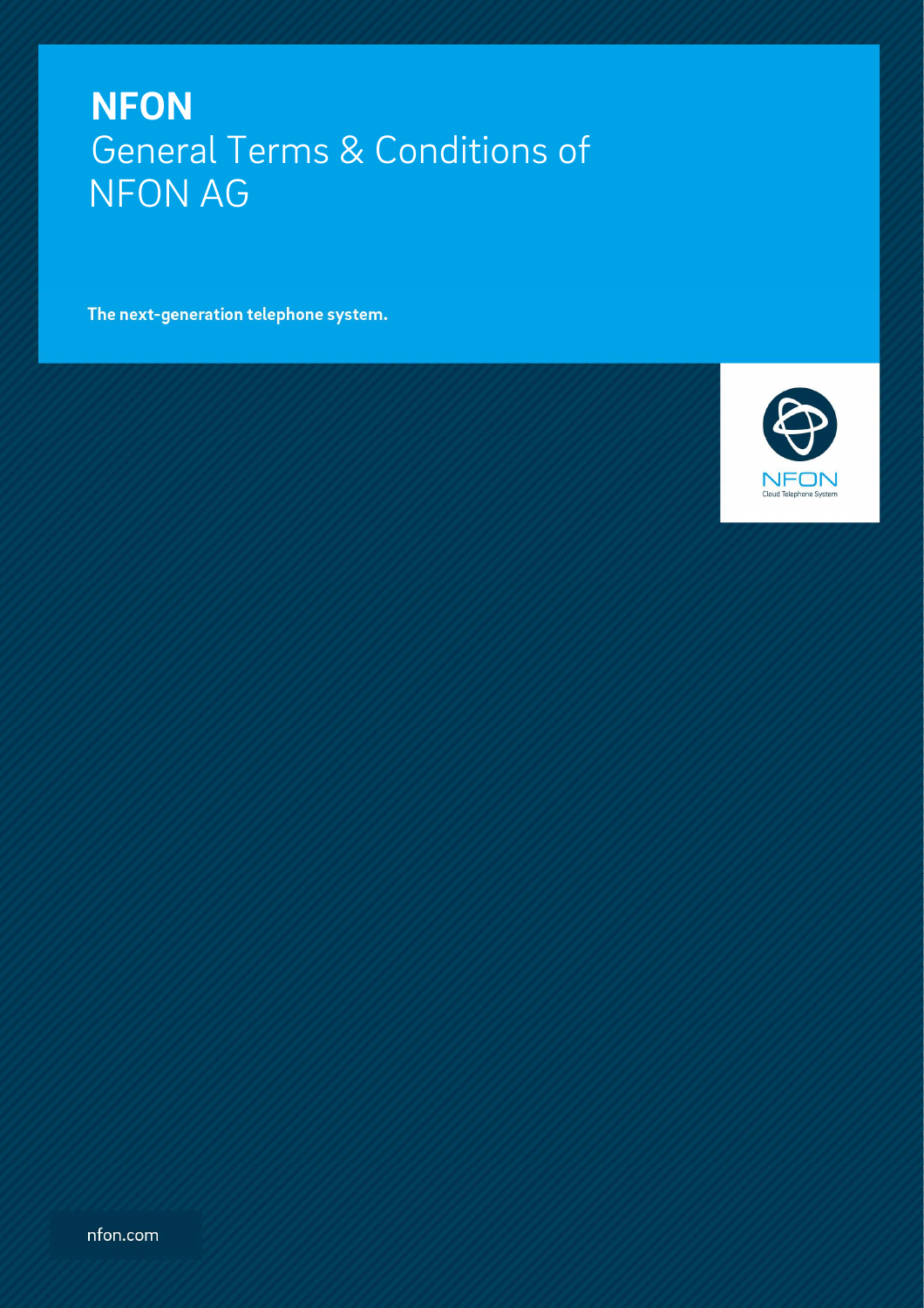

### Version 4

NFON AG Machtlfinger Str. 7 81379 München Tel.: + 49 89 45 3000 www.nfon.com

© 2021 NFON AG – All rights reserved

Subject to change without notice Version 4 / 01.2021 (EN)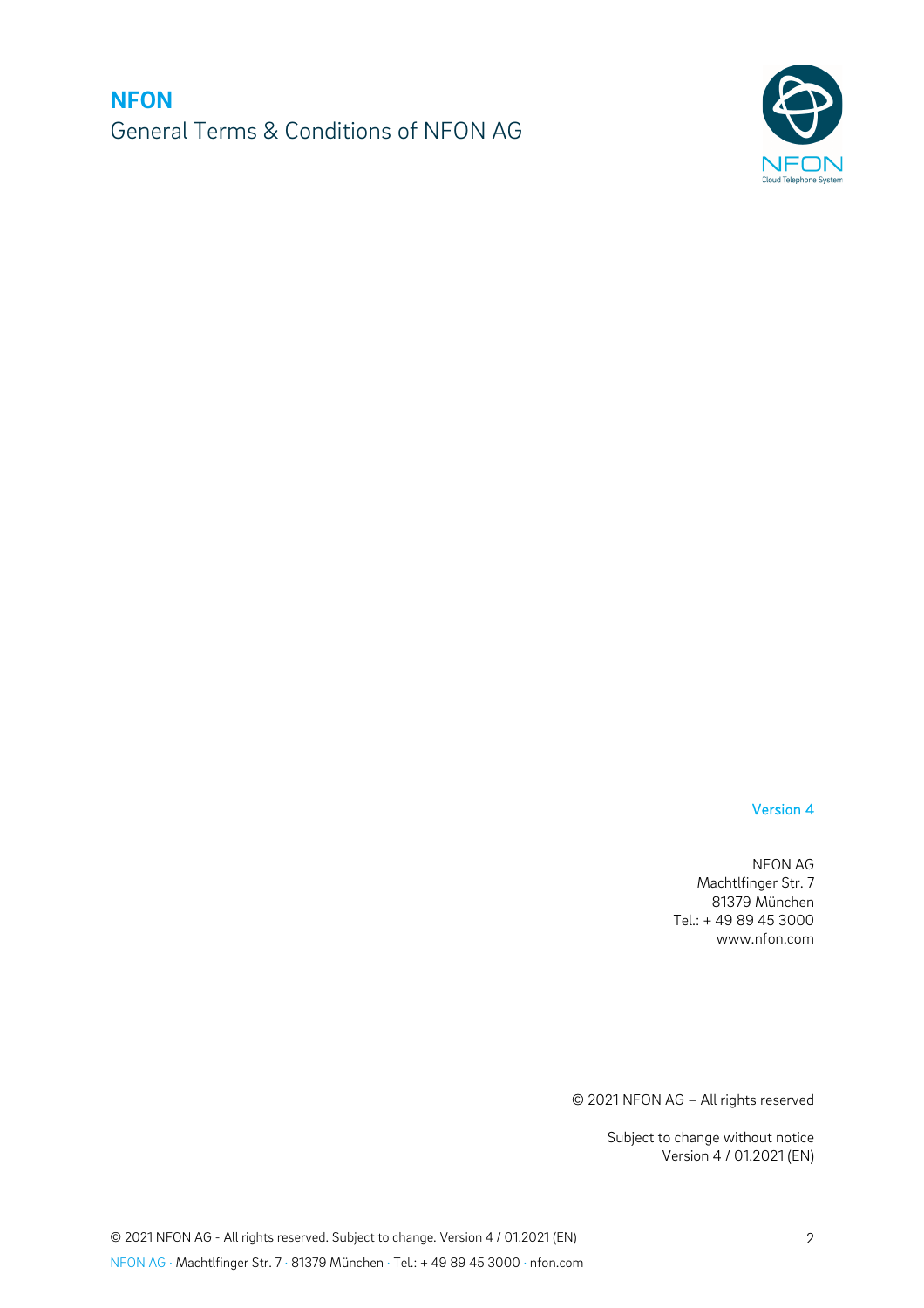

### **Table of Contents**

| 1               | <b>TABLE OF CONTENTS</b>                                          | 3  |
|-----------------|-------------------------------------------------------------------|----|
| $\mathbf{2}$    | <b>AMBIT</b>                                                      | 4  |
| 3               | <b>CONCLUSION OF CONTRACT</b>                                     | 4  |
| 4               | <b>NFON HARDWARE</b>                                              | 5  |
| 5               | SOFTWARE, LICENSES, COPYRIGHT                                     | 5  |
| 6               | <b>CUSTOMER DUTIES AND OBLIGATIONS</b>                            | 6  |
| 7               | <b>DATES AND DEFAULT</b>                                          | 7  |
| 8               | <b>PRICES AND PAYMENT TERMS</b>                                   | 7  |
| 9               | <b>DISCONNECTION</b>                                              | 8  |
| 10              | <b>CHANGES TO T&amp;CS, SPECIFICATIONS OF SERVICES AND PRICES</b> | 8  |
| 11              | <b>CONTRACT TERM AND CANCELLATION</b>                             | 9  |
| 12 <sub>2</sub> | <b>NFON LIABILITY</b>                                             | 10 |
| 13              | <b>PROMISE OF GUARANTEE</b>                                       | 10 |
| 14              | <b>PRIVACY</b>                                                    | 11 |
| 15              | <b>MISCELLANEOUS</b>                                              | 11 |
|                 |                                                                   |    |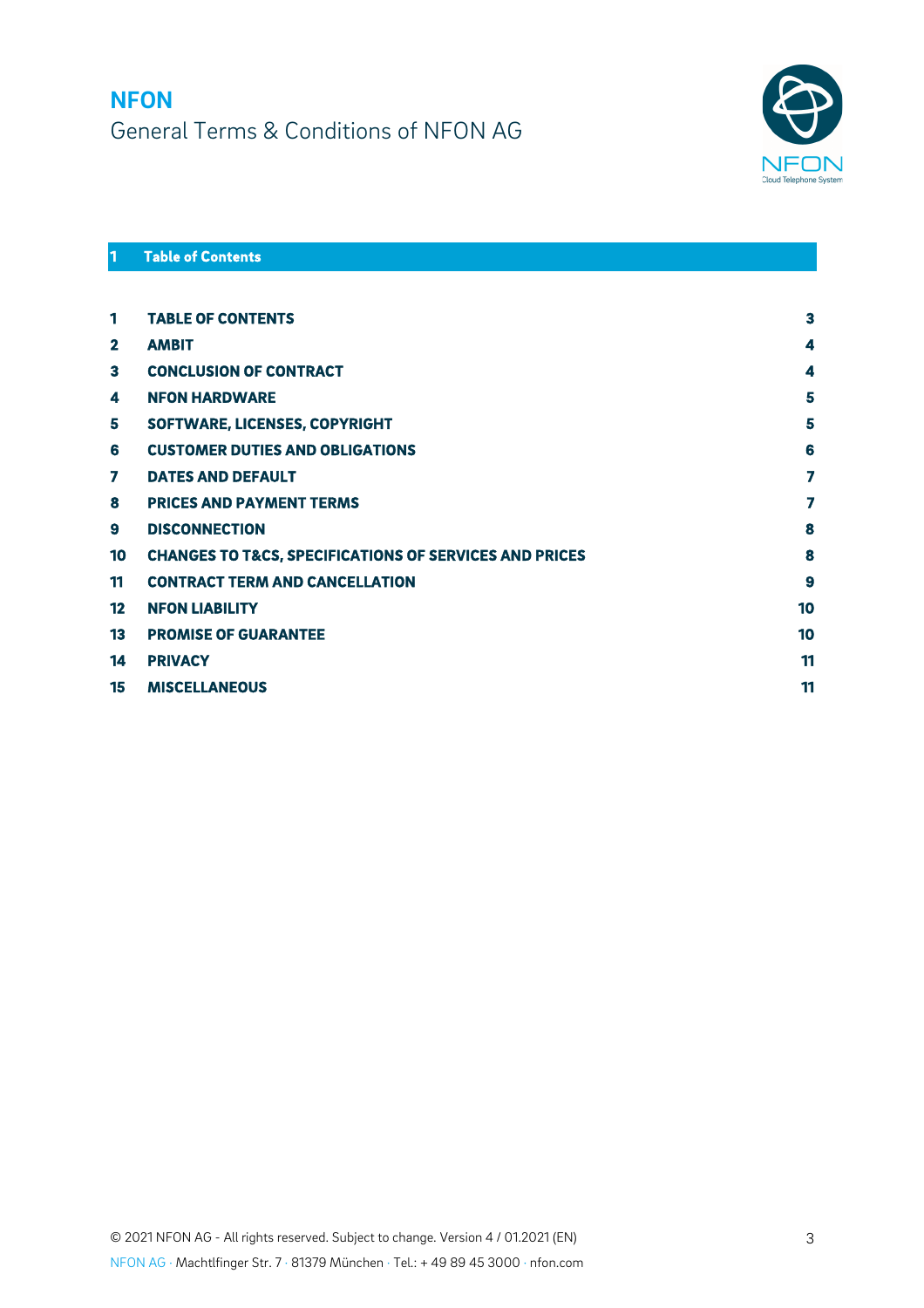

### **2 Ambit**

- 2.1. The business relationship between NFON AG (hereinafter referred to as "NFON"), Machtlfinger Str. 7, 81379 München (Local Court Munich HRB 168022) and the customer, who is not a consumer as defined by § 13 BGB (German Civil Code) (hereinafter referred to as "customer"), is subject to the following General Terms & Conditions ("T&Cs").
- 2.2. Deviating General Terms & Conditions of the customer shall not apply. Nor do they apply should NFON not expressly object to them. The T&Cs shall also be solely applicable if NFON, aware of conflicting General Terms & Conditions of the customer, renders services without reserve. The current version of the T&Cs as a general agreement shall further apply to future transactions between the parties without NFON again referencing these in each specific case; in this case, NFON shall promptly notify the customer of change to the T&Cs.
- 2.3. The T&Cs shall apply in conjunction with the contract, the respective specifications of services, the service level agreement (SLA), the respective current price list (or the terms specified at www.nfon.com) and the Telecommunications Act (TKG). In the event different information is provided on this topic, the contractual documents shall apply in the following descending order of priority:
	- 1. Contract (highest priority)
	- 2. Specifications of services, Service Level Agreement (SLA), current price lists
	- 3. General terms and conditions (lowest priority)
- 2.4. Any separate written agreements concluded for specific cases shall always override the T&Cs.

#### **3 Conclusion of contract**

- 3.1. The product order by the customer constitutes a binding contractual offer. This can be accepted by NFON in writing (e.g. by countersigning the contractual offer) or by first performance.
- 3.2. The conclusion of contract for NFON products shall entitle the customer to use certain basic services and possibly optional additional functions. The use of optional additional functions against surcharge constitutes a separate conclusion of contract.
- 3.3. The customer irrevocably authorises his employees to use all performance components of NFON, including optional additional functions in line with the scope of performance contracted with the customer, irrespective of whether additional charges will be incurred for the services or the services are included in the basic fee.
- 3.4. A contract is only concluded between NFON and the customer. § 312i(1)(1)(1) to (3) and § 312i(1)(2) German Civil Code shall not apply.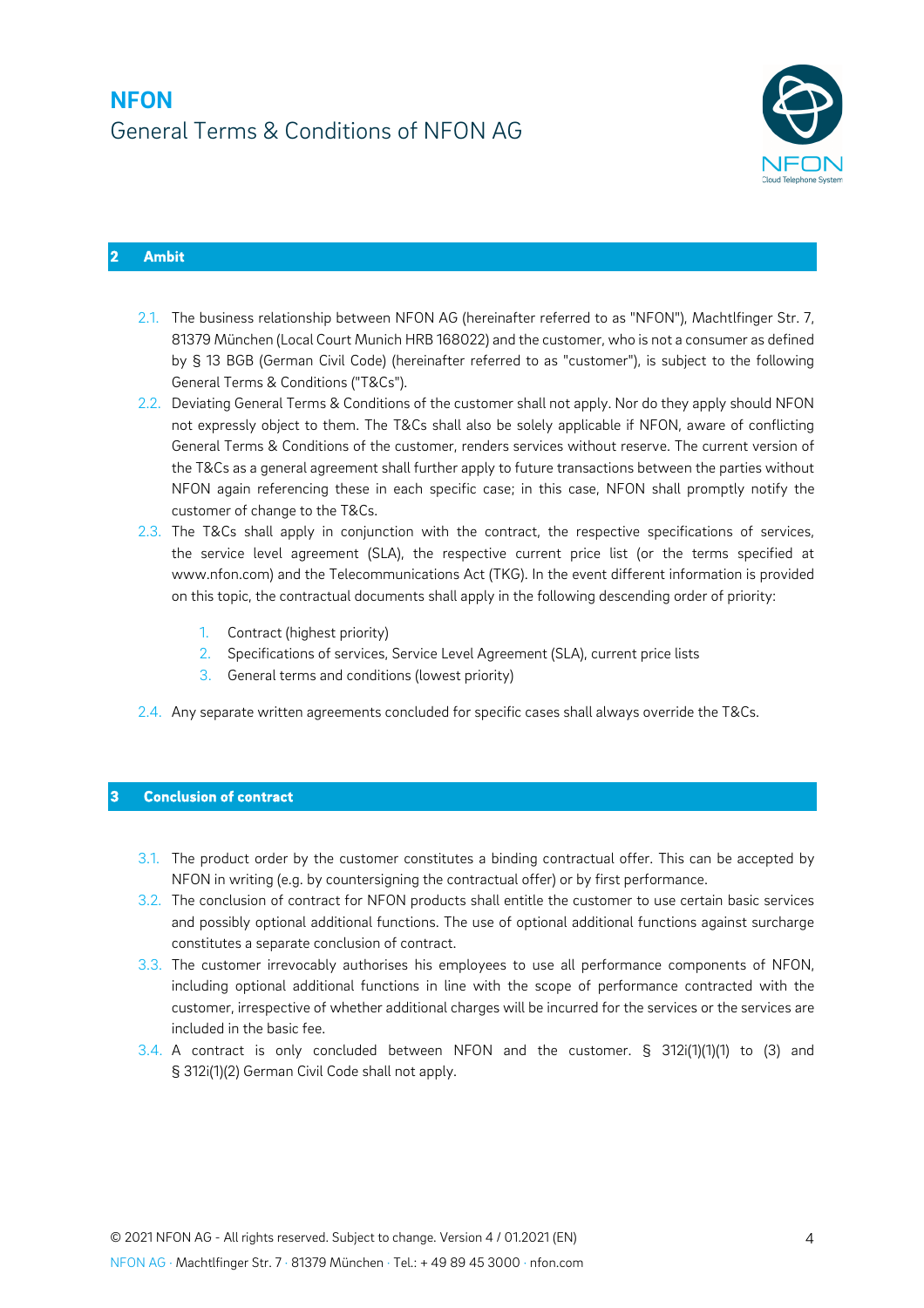

### **4 NFON Hardware**

- 4.1. The customer ordering technical equipment (e.g. routers, devices) constitutes a binding offer to NFON to conclude a sales agreement. The sales agreement shall be concluded on written order confirmation by NFON or delivery of the equipment. All equipment shall remain the property of NFON until paid in full.
- 4.2. If the purchased item is defective, NFON is at liberty to choose supplementary performance by correcting the defect (rectification of defects) or delivery of a properly functioning product (replacement). The customer's right to reduce the purchase price or withdraw from the sales agreement for failed supplementary performance shall remain reserved. The basis for liability for defects shall particularly be the agreement on the properties of the purchased item. All product descriptions which are part of the respective sales agreement or published by NFON shall serve as the agreement on the properties of the purchased item. NFON assumes no liability for publications by the manufacturer or other third parties (e.g. advertising messages). A defect in the purchased item shall be determined separate from NFON rendering services in other areas. The customer is excluded from assigning claims for defects. In the case of supplementary performance by virtue of replacement, the customer shall be obligated to return the defective product to NFON at the expense of NFON within one month and shall then receive the properly functioning product. NFON in turn reserves the right to assert damages under the legal premises.
- 4.3. The customer further has the option to lease the hardware from a third party. NFON can broker a contract between the customer and the leasing provider for this purpose, which may be subject to the General Terms & Conditions of the leasing provider. Additional agreements between NFON, the customer and the leasing provider require written form to be effective.

#### **5 Software, licenses, copyright**

- 5.1. To the extent that NFON provides the customer with software in performance of the contracted services, NFON shall grant the customer a non-exclusive right to use the software (license) for the term of the contract. In the event NFON grants a customer multiple software licenses, the following terms of use apply to each license. The term "Software" covers the original program, all duplications (copies) thereof, as well as parts of the program, even when associated with other programs. A program consists of machine-readable instructions, audiovisual contents and their associated license materials. Incidentally the license terms of the respective program producer apply.
- 5.2. The customer agrees to ensure that every user of the provided software will comply with this license agreement. The customer shall only use each software on one computer at a time.
- 5.3. The use of the program exists if the software is located on the primary storage or a data carrier of a computer. Software solely installed on a network server for the purpose of distributing the software is not considered used.
- 5.4. The customer is permitted to make the necessary backup copies of the software for data backup purposes in accordance with the rules of technology. A manual provided on a data carrier may be printed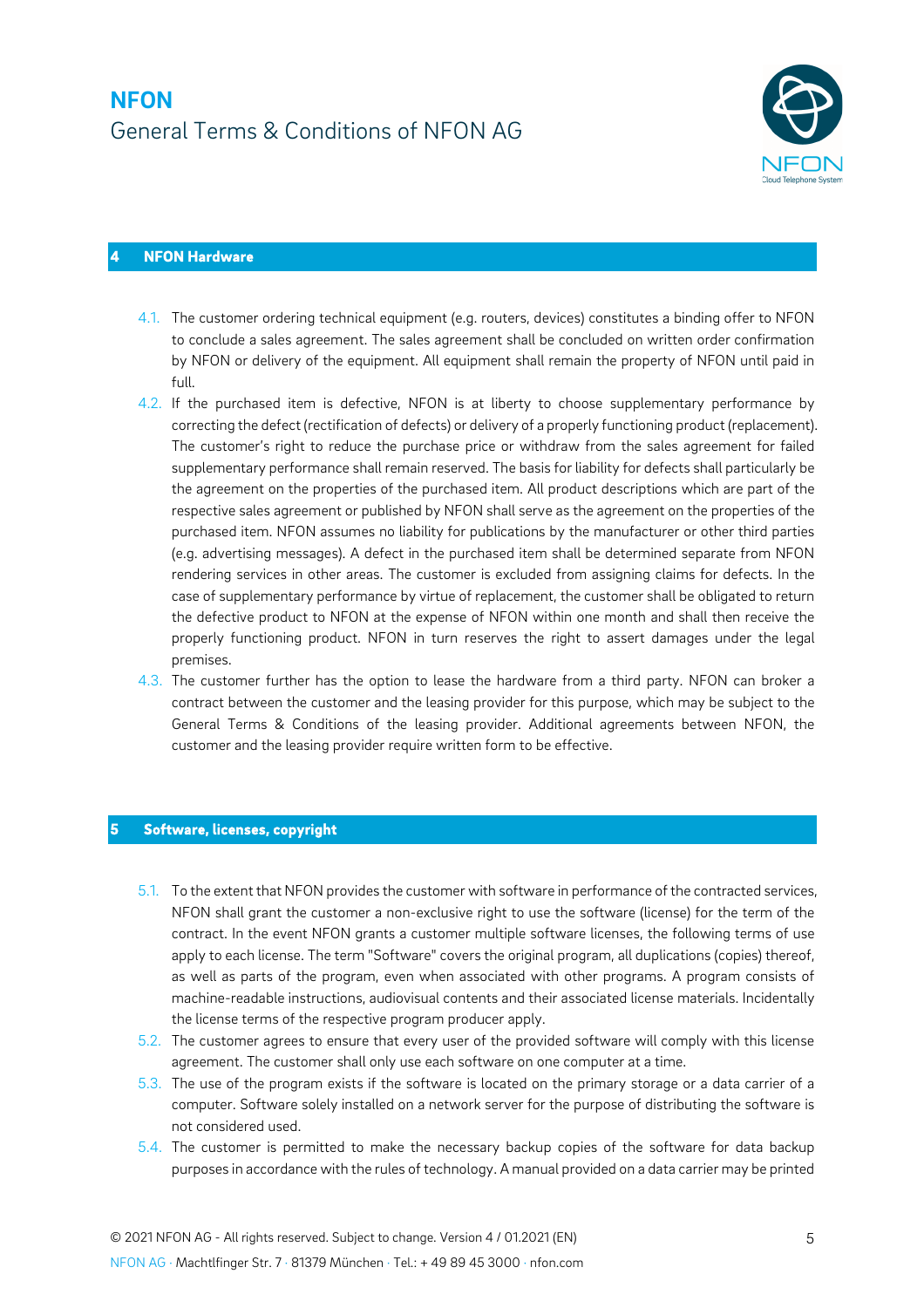

out on paper. The customer shall not modify or remove the NFON copyright notices. The customer shall not be permitted to use, copy, edit and/or transmit the software, convert it into any other form of printout (Reverse-Assemble-Reverse-Compile) or otherwise translate the software in any form not specified in the contract documents and in the manual unless such conversion is indispensably permitted by law or expressly permitted by NFON by prior written consent.

The customer shall not be entitled to rent out, lease or sub-license the software.

- 5.5. Upon expiration of a temporary software license or upon effective termination of the license, the customer shall return all data carriers containing software, any copies and all written documentation and advertising tools to NFON. The customer shall delete any programs saved from the customer's computer systems unless legally obligated to longer storage. The remaining contractual secondary obligations to NFON shall remain in effect beyond the expiry of the contract.
- 5.6. For each infringement of the obligations stipulated under items 5.1 to 5.5 the customer agrees to pay NFON a contract penalty in the amount of EUR 2,500.00 unless the customer is not responsible for said infringement. NFON shall be entitled to assert the contract penalty in addition to performance. Further claims and rights remain uneffected. NFON particularly reserves the right to assert damages under the applicable provisions of the law.

#### **6 Customer duties and obligations**

- 6.1. The customer shall be obliged
	- a) to provide NFON with correct and complete data required to provide the services and promptly notify NFON of any changes to the data provided and on request from NFON to re-confirm the data's currentness and correctness within 14 days from receipt of the request. This particularly applies to the customer's name, legal form, business location, banking information, billing address, and the postal address, as well as the name, postal address, e-mail address, telephone and fax number of the technical contact person;
	- b) to continuously update his master data, particularly pertaining to locations and their influence on emergency calls (see service description), insofar as they have an influence on the services to be provided by NFON;
	- c) not to misuse the services and/or allow them to be misused. Within the scope of his possibilities, he shall in particular ensure that no illegal content is sent using the services provided by NFON. This prohibition for example applies to sending unsolicited advertising, and illegal or immoral contents. In the event of reasonable suspicion of infringement of this provision, NFON shall be entitled to disconnect the contractual service;
	- d) to keep access information and/or passwords provided by NFON to access its services strictly confidential and to promptly notify NFON if he becomes aware that unauthorised third parties have gained access to the access information and/or the password. In the event third parties use the services of NFON through misuse of the access information and/or passwords due to the customer's fault, the customer shall be liable to NFON for user fees and damages;
	- e) to grant NFON and its subcontractors access to the service and technical facilities inside the building if and to the extent necessary to provide the contractual services. The service and technical equipment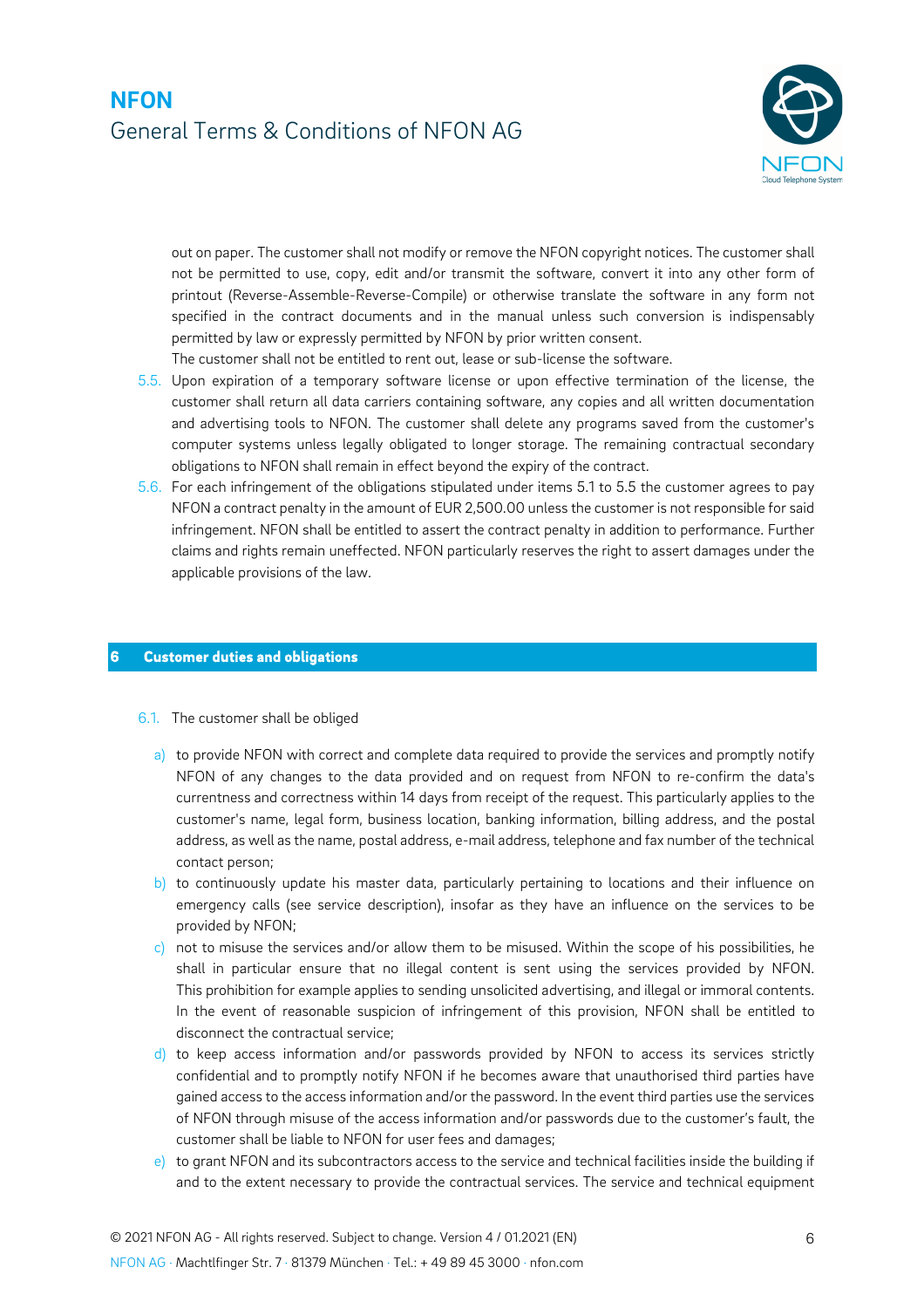

provided to the customer by NFON shall only be used at the customer's agreed location. It shall be provided with electricity and, if necessary, potential equalised and earthed at his expense;

- $f$  to make backup copies of data that are at risk of loss at regular short intervals, in order to ensure the data can be recovered with the least possible effort in the event of loss.
- 6.2. The customer warrants that telephone numbers he is commissioning NFON to take over are not subject to third party rights.
- 6.3. To continuously improve voice quality, NFON shall be entitled to select and change the telephone network provider at its own discretion. Where required by regulated processes, the customer authorises NFON to issue the respective declarations of intent on behalf of the customer to facilitate the switch. Upon request, the customer is obliged to confirm these declarations of intent, if necessary in writing.
- 6.4. In the event the customer commits a serious infringement of the above duties or does not remedy such an infringement by a third party despite NFON's request within a reasonable period of time, although he would be in a position to do so, NFON shall be entitled to disconnect the contractual service.

#### **7 Dates and default**

- 7.1. The dates (e.g. implementation dates) specified by NFON for provision of the contractual service are approximate unless expressly indicated as binding by NFON in writing. In the event NFON is unable to meet a date, NFON shall promptly notify the customer and provide a new expected date.
- 7.2. In the event the customer does not accept the contractual service provided by NFON (e.g. by not carrying out necessary cooperation actions), NFON shall be entitled to request the customer to do so by setting a deadline. If the customer is in default of acceptance, NFON may charge the agreed one-off and/or monthly fees and possibly assert additional rights under §§ 300 ff. BGB (German Civil Code).
- 7.3. After setting an appointment for a service technician to visit the customer, the customer shall be available during the window specified by NFON. If another service appointment is necessary for reasons for which the customer is responsible, the customer is obliged to compensate NFON for the additional expenses incurred.
- 7.4. If NFON is in default of performance, the customer shall only be entitled to terminate the contract if NFON fails to meet a reasonable grace period set by the customer. The grace period must be set in writing.

#### **8 Prices and payment terms**

- 8.1. The customer selects a specific tariff when placing the order. Special offers cannot be combined.
- 8.2. The amount of the use-independent basic fee is determined according to the price list in effect on conclusion of contract (or the terms specified at www.nfon.com). The amount of the usage-based fee is subject to the respective price list in effect when using the service (cf. item 10).
- 8.3. The fees demanded by NFON are due immediately upon receipt of the invoice (usually by e-mail). The customer authorises NFON to debit all due fees and other payment obligations due from his account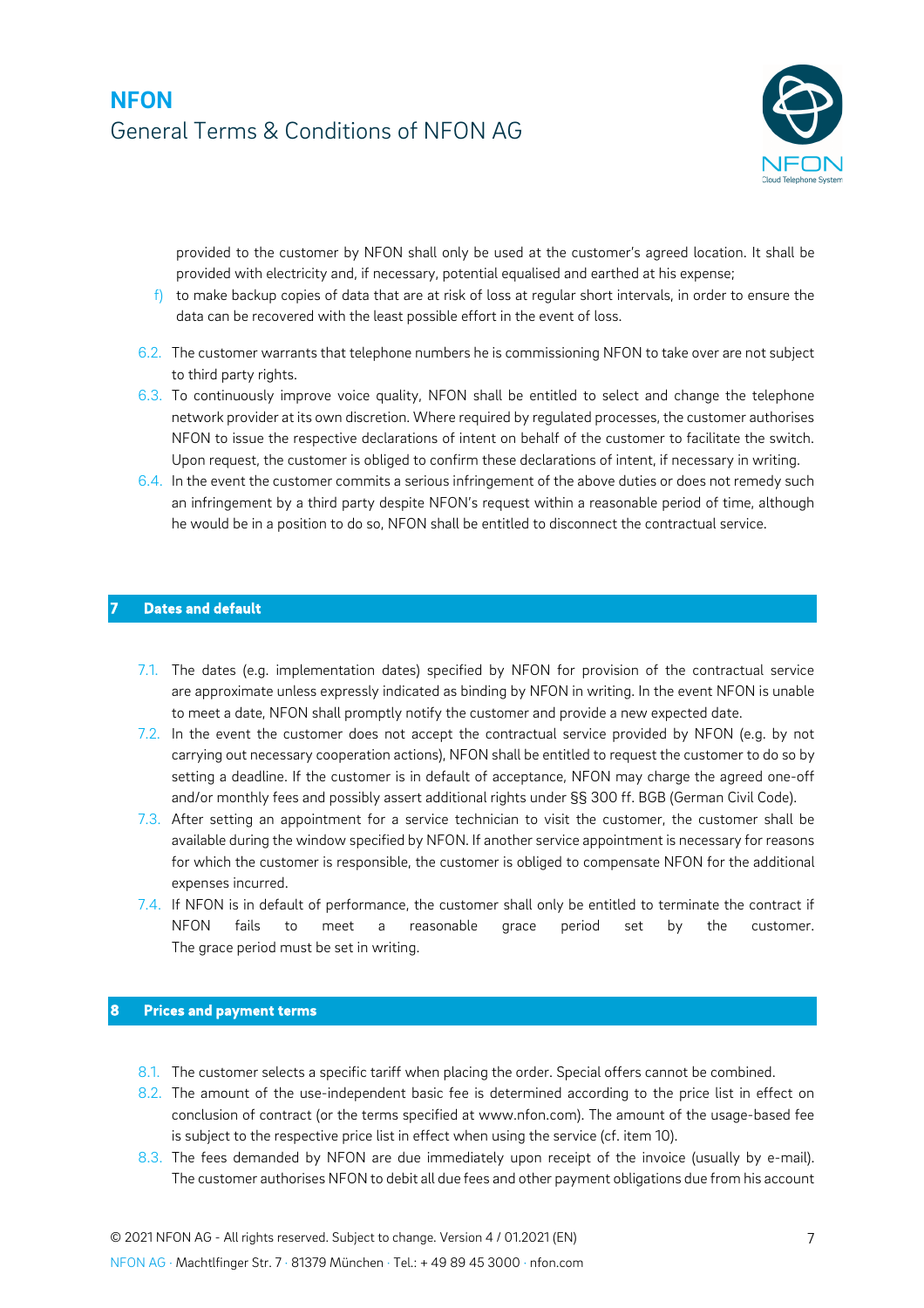

by means of the SEPA Direct Debit Scheme. For this purpose, the customer shall grant NFON a SEPA Direct Debit Mandate. The customer shall be in default if payment is not credited to the NFON account within five (5) business days from receipt of invoice unless the late payment is outside the control of the customer. In the event of default, the customer shall pay the statutory default interest in the amount of nine (9) percentage points above the base lending rate. The customer's obligation to pay default interest does not preclude NFON from asserting further damage caused by default.

- 8.4. The customer shall notify NFON in writing of any objections to the invoice within eight (8) weeks from receipt of invoice. Failure to submit a notification in time shall be deemed an approval of the invoice.
- 8.5. The customer shall only be entitled to offset claims of NFON against undisputed or legally established claims. The customer shall likewise only be entitled to a right of lien for claims arising from the same contractual relationship which are undisputed or legally established.
- 8.6. In the event fees or components thereof change during the billing period (e.g. sales tax increase), separate invoices shall be issued for the service period from the start of the billing period until the time of the change and the service period from the time of the change until the end of the billing period.
- 8.7. In the event that SEPA Direct Debit Mandates are not executed by the bank being to which the SEPA Direct Debit Mandate has been issued, NFON shall be entitled to charge the customer liquidated damages in the amount of EUR 20.00 per rejected transaction. The customer reserves the right to prove that NFON did not suffer any damage at all or that the damage was lower or that the customer is not responsible for the damage.
- 8.8. NFON shall be entitled to only activate services upon payment of the agreed activation fee.
- 8.9. Invoices are only sent by e-mail; if the customer wishes to receive invoices by letter post, NFON will charge a fee in accordance with the price list.

#### **9 Disconnection**

9.1. If the customer is two (2) weeks in arrears with payment obligations of at least EUR 75.00, NFON shall be entitled to disconnect the telephone connection at the customer's expense and in accordance with § 45k TKG (Telecommunications Act). In compliance with the Telecommunications Act, telephone calls will then be restricted or unavailable. NFON will charge liquidated damages in the amount of EUR 25.00 for the disconnection. The customer shall remain entitled to claim lesser damages, likewise NFON shall be entitled to claim demonstrably higher damages. The customer shall remain obliged to pay the use-independent fees during the disconnection. This shall not affect the right to assert further claims for default of payment.

#### **10 Changes to T&Cs, service description and prices**

10.1. NFON shall be entitled to change or supplement the T&Cs, service descriptions and prices with reasonable notice, provided that the amendment is reasonable for the customer in consideration of the interests of NFON. The customer shall be notified of any change in writing one month in advance. The customer shall be entitled to object to the change, for example if he deems it unreasonable. In this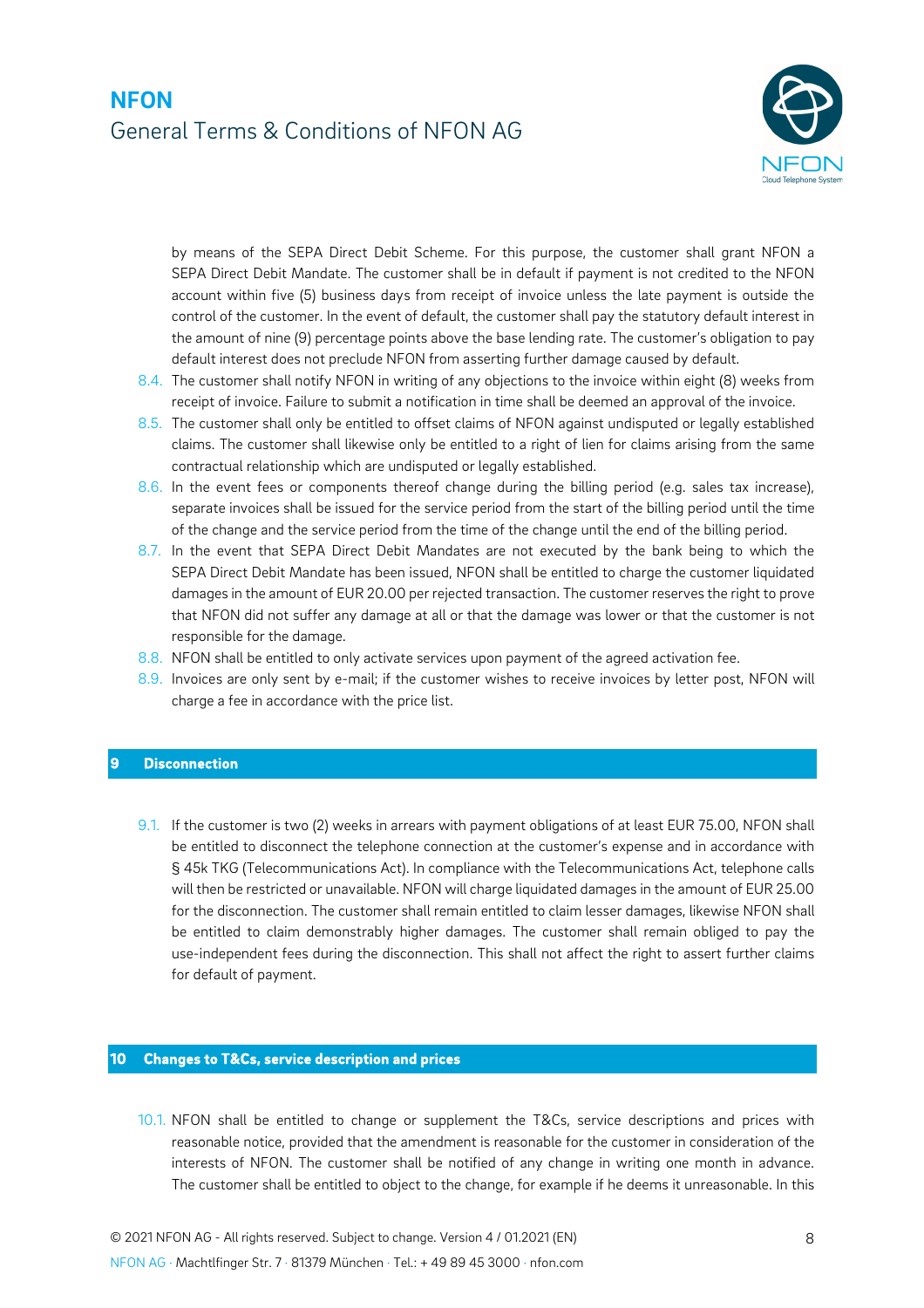

event the objection must be submitted in writing within one month from the customer's receipt of notice. The date the objection is received by NFON shall be decisive for this. If the customer fails to object in due time, the changes and/or supplements shall be deemed approved. NFON shall notify the customer of the consequences of a failure to object with the change notice. In the event of an objection, NFON shall be entitled to exceptional termination of the contract.

- 10.2. In case of price adjustments to regulated fees (e.g. interconnect prices, local loop charges) of more than 5% to the disadvantage of NFON or in the event of fundamental changes to regulated fees based on court or regulatory decisions (e.g. abolition of the fee approval obligation, introduction of additional fees) and resulting changes to the purchase prices of NFON of more than 5 % to the disadvantage of NFON, NFON shall be entitled to adjust the monthly and usage-based fees as well as the one-off fees accordingly, with a notice period of one month prior to the regulatory changes becoming effective. In this case the customer has no right of termination. Furthermore, the customer has no right of termination if the applicable fees between NFON and the customer are redetermined by regulatory decision (e.g. assessments by the Federal Network Agency for electricity, gas, telecommunications, post and railways ("Federal Network Agency") for premium services, mass calling services, etc.). In this case the assessed fees shall apply immediately. NFON shall promptly notify the customer of these assessments.
- 10.3. In the event of a change in the statutory value added tax rate, NFON shall be entitled to adjust the fees for goods or services provided or rendered under continuing obligation accordingly as of the date the change in the VAT rate becomes effective.

#### **11 Contract term and termination**

- 11.1. Unless otherwise stipulated, the contract is concluded for an indefinite period. Any other stipulations on a minimum contract term are specified in the individual product descriptions.
- 11.2. If the contract was concluded for a fixed term or minimum contract term with the customer, the contract shall automatically be extended by the agreed term or the minimum contract term unless terminated with four (4) weeks' notice prior to expiry of the fixed term or expiry of the minimum contract term.
- 11.3. A contractual relationship running for an indefinite period can be terminated by either party without specifying reasons by giving 30 days' notice to the end of the month.
- 11.4. This shall not affect the right of both parties to terminate without notice for good cause. An important reason for NFON shall be, for example, if the customer is more than 20 calendar days in arrears with the payment of fees or if NFON becomes aware that a customer registered as business customer is in fact to be classified as a private customer.
- 11.5. Any notice of termination must be submitted in writing to be effective, including by fax.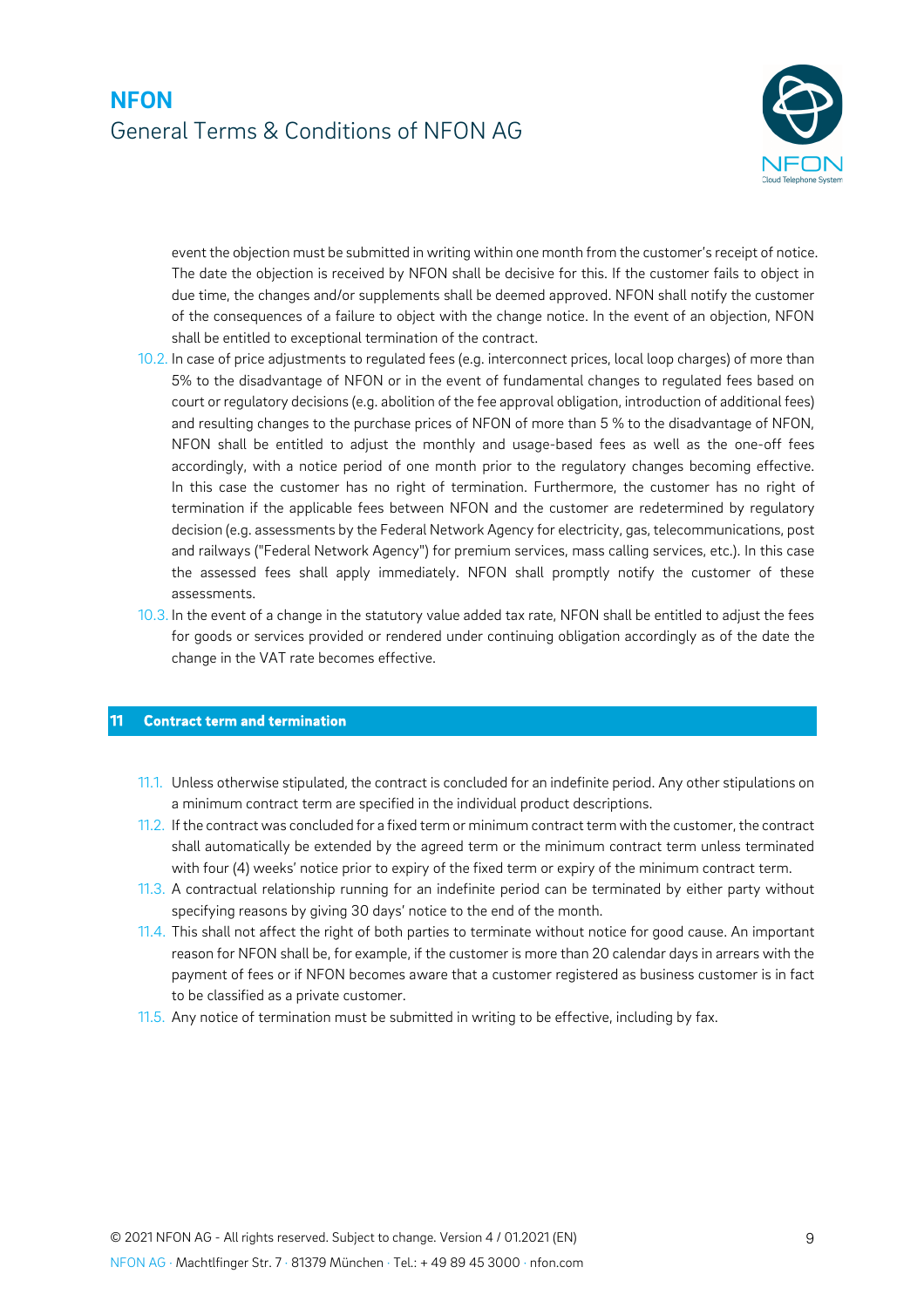

### **12 NFON liability**

- 12.1. The liability of NFON for
	- damages to the customer for lack of guaranteed properties,
	- damages to the customer for willful or grossly negligent conduct of NFON or its vicarious agents,
	- damages to the customer for injury to life, body or health, or
	- damages to the customer under the product liability act

shall be unlimited according to the provisions of the law.

- 12.2. NFON shall only be liable for material damage or financial loss due to slight negligence if such damage or loss is due to a breach of material contractual obligations. Contractual obligations are deemed essential if the fulfillment is essential for the proper execution of the contract and if the contracting party should be able to rely on their fulfilment.
- 12.3. The liability of NFON for ordinary negligence is further limited to compensation of foreseeable damages typical for the contract. NFON shall not be liable for any other remote loss.
- 12.4. If compensation for so-called pure financial losses is considered according to item 12.2, this shall in any case be limited to the net amount of the customer's turnover of the previous month of this contract; if the monthly turnover is less than EUR 2,500.00, the limit of liability shall be EUR 2,500.00.
- 12.5. In principle, NFON shall not be liable in case of force majeure, including for impairment or preclusion of his obligations due to technical or other problems outside the control of NFON (e.g. system failures at upstream suppliers of NFON AG). NFON shall further not be liable for access restrictions enforced by NFON where required for the security of network operation, maintaining the network integrity, particularly preventing serious disruption of the network, software or stored data.
- 12.6. NFON shall be liable for financial losses due to data loss even in case of slight negligence, to the extent that the customer has fulfilled his obligations under item 6.1f). Liability shall be excluded for data loss due to system malfunctions, incompatibilities or misconfiguration of the customer's hardware or software.
- 12.7. The above does not affect the limitation of liability under § 44a Telecommunications Act.
- 12.8. NFON shall solely be liable for services specified in the respective service description, but not for e.g. the necessary network infrastructure.
- 12.9. Exclusions and limitations of liability according to these provisions shall also apply to customer claims against legal representatives, employees and vicarious agents of NFON.

#### **13 Promise of guarantee**

13.1. In the event of a guarantee assumed by NFON, NFON shall be liable regardless of culpability. The extent of liability for material damage and financial losses covered by the guarantee, however, shall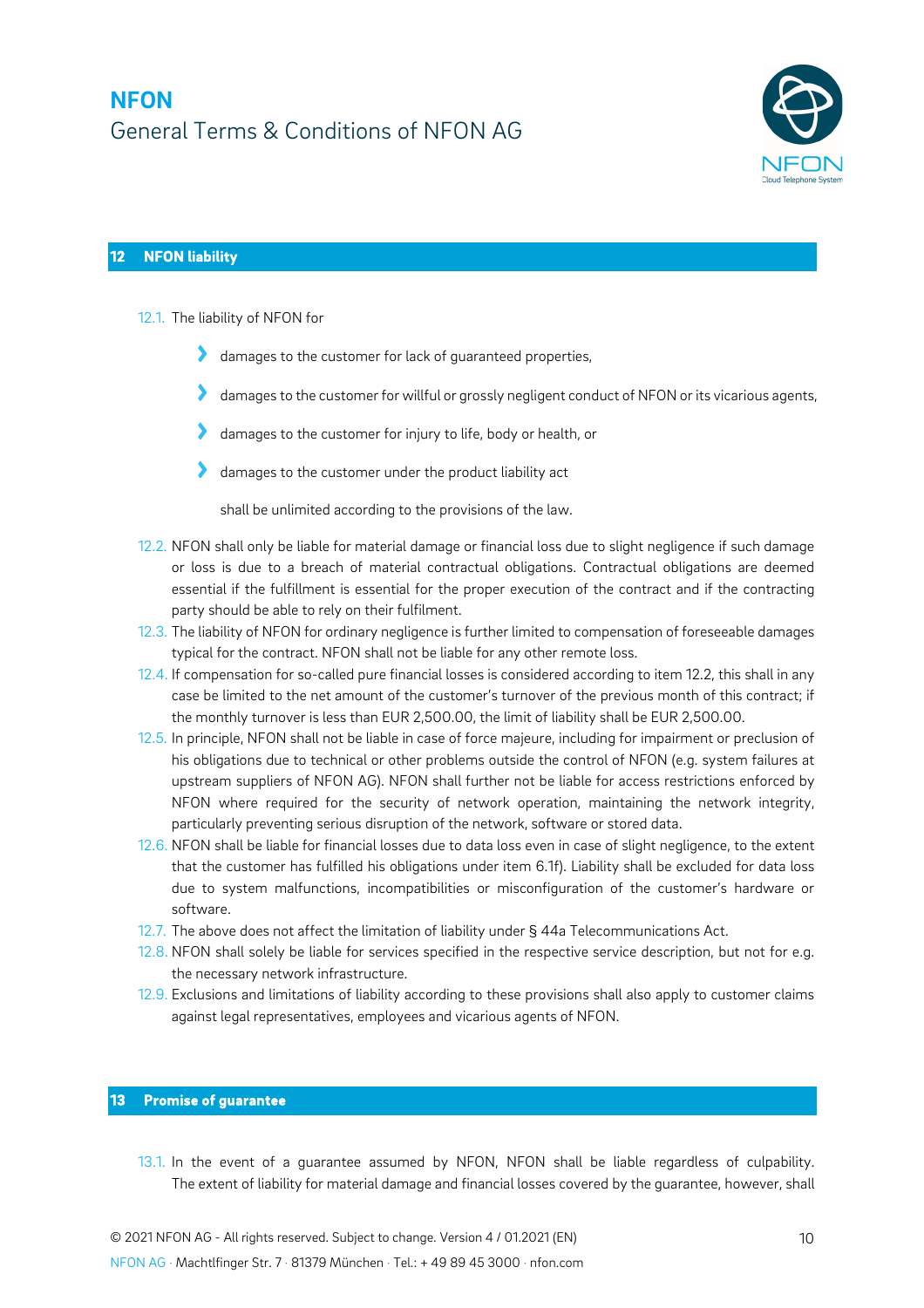

be limited to the foreseeable damages typical for the contract, not to exceed the customer's turnover during the previous month according to this contract.

#### **14 Privacy**

- 14.1. Master data such as name, company name, address, etc., shall only be stored where necessary for the establishment, change or execution of a contractual relationship. This information will not be disclosed to third parties unless necessary for performance of the contractual relationships with suppliers explicitly authorised by the customer. Upon termination of the contractual relationship, these data shall be deleted at the end of the following calendar year.
- 14.2. Traffic data shall only be collected, processed and used for the purposes and to the extent specified in the Telecommunications Act (TKG). All traffic data – unless a pending objection requires the continued provision of the customer's connection data – shall be deleted after six (6) months.
- 14.3. The retention of billing data is limited to ten (10) years and shall take place in separately secured systems. Upon expiration of the respective calendar year, billing data can only be accessed under special circumstances and at the request of authorities.
- 14.4. Upon termination of the contractual relationship, all other data related to the customer (e.g. paper-based or electronic communication, trouble tickets) shall be deleted or anonymised at the end of the following calendar year.
- 14.5. NFON shall be permitted to list the customer as a reference and also use its company logo for this purpose. The customer may object to such naming and use at any time.
- 14.6. NFON expressly makes the customer aware that data protection cannot be universally guaranteed under the current state of technology for data transmitted over public networks such as the internet. The customer is aware that other internet users could potentially have the technical ability to breach network security without authorisation, and inspect or monitor communication.
- 14.7. NFON uses technical, organisational and operational security measures to always ensure the security of master or traffic data and to protect said from accidental or deliberate manipulation, loss or destruction by third parties. The security measures and safeguards used are continuously improved and updated to the state of technology. Despite all efforts to ensure maximum data security, NFON cannot assume liability for illegal breaches by third parties.

#### **15 Miscellaneous**

- 15.1. NFON shall be entitled to have services rendered by third parties (vicarious agents). This does not constitute a contractual relationship between the third party and the customer.
- 15.2. NFON shall be entitled to transfer its rights and obligations arising from this contract to one or more third party/ies. This shall not entitle the customer to terminate the contract. The customer shall not be entitled to transfer or assign his rights and duties arising from this contract to third parties without the prior written approval of NFON.